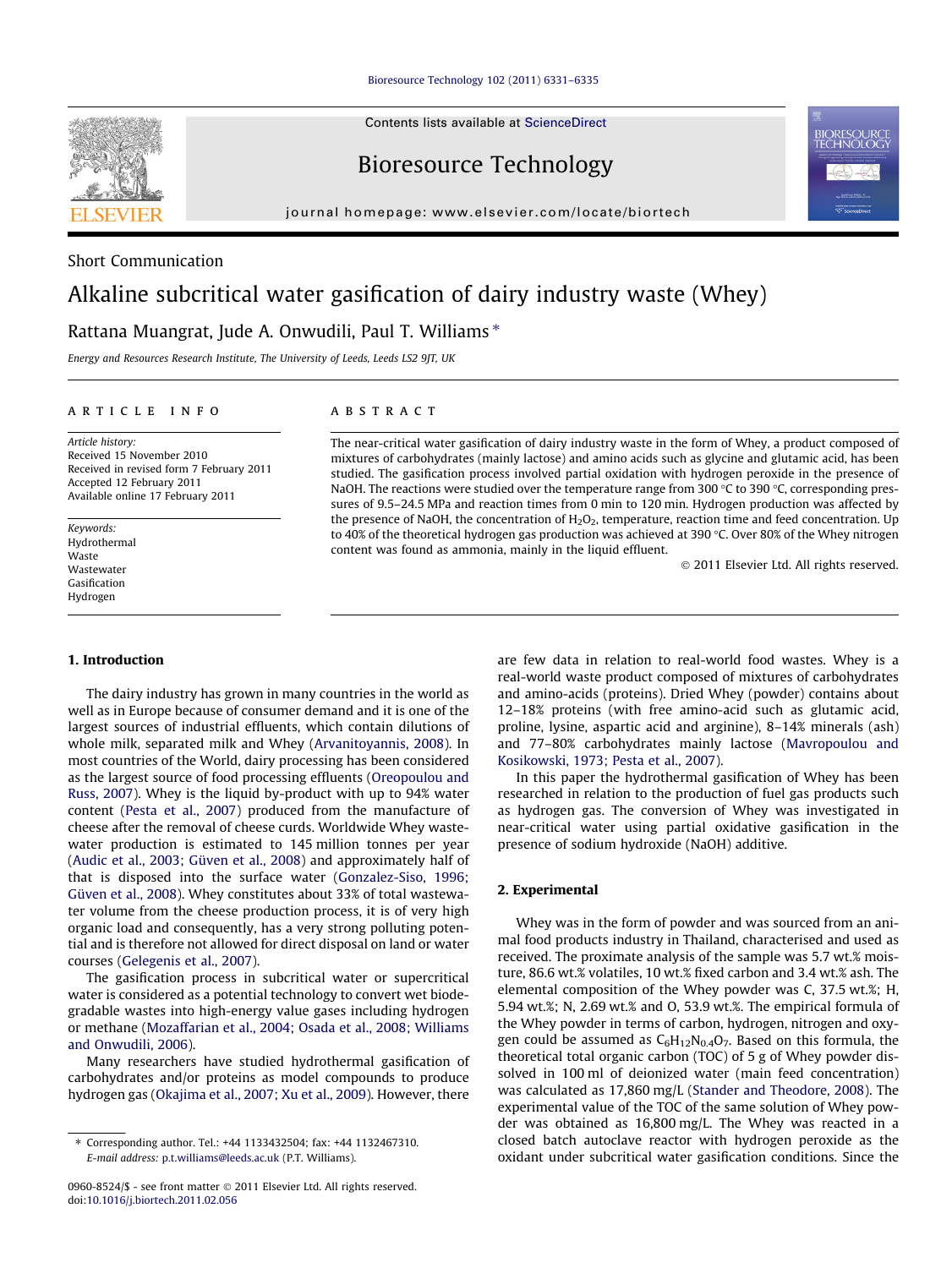reactor was a closed system, increasing temperatures led to pressures of between 9.5 and 24.5 MPa. Product gases were analysed off-line by gas chromatography. The liquid sample (including any tar formed) and solid residue were separated by vacuum filtration and the total water soluble products (TWSP) were extracted from the liquid sample using ethyl acetate. This ethyl acetate extract (organic phase) was quantitatively collected and evaporated with a gentle stream of nitrogen gas, placed in a desiccator to dry off the moisture overnight, and then weighed to determine the total mass of oil/tar produced. The aqueous fraction was dried and analysed using X-ray diffraction (XRD), identifying any crystalline substances present. The presence of ammonia or ammonium ion in the liquid effluents was determined using a Dionex ion chromatograph. The experimental and analytical system and procedures have been described previously [\(Onwudili and Williams, 2009a,b;](#page-4-0) [Muangrat et al., 2010a,b](#page-4-0)).

#### 3. Results and discussion

Table 1 presents the total mass balance of all products obtained during the Whey gasification with 1.67 M NaOH catalyst. Apart from the mass of water, which was calculated based on the initial amount of hydrogen peroxide used, the mass of other products was obtained via analyses or through direct weighing. It can be seen that solid residues/char contributed the most to the product mass balances. [Table 2](#page-2-0) illustrates carbon, hydrogen and nitrogen mass balances of products during Whey hydrothermal gasification. For nitrogen mass balance, it can be seen that most of the N atoms in Whey were converted to  $NH_4^+$  ion depending on the reaction conditions.

#### 3.1. Effect of hydrogen peroxide

The effect of hydrogen peroxide concentration on the subcritical water gasification of Whey by maintaining the concentration of NaOH at 1.67 M was studied [\(Fig. 1](#page-3-0)). The effects of oxidant loading obtained from hydrogen peroxide as the oxygen source on the gas yield was investigated at a temperature of 330  $\degree$ C and 120 min of reaction time. The maximum theoretical hydrogen gas produced from Whey ( $C_6H_{12}N_{0.4}O_7$ ) could be evaluated using the following Eq. (1).

$$
C_6H_{12}N_{0.4}O_7 + 3H_2O_2 + 6NaOH
$$
  
\n
$$
\rightarrow 6NaHCO_3 + H_2O + 0.4NH_3 + 7.4H_2
$$
\n(1)

According to Eq. (1), which is based on the reaction scheme of [Onwudili and Williams \(2009a\)](#page-4-0), theoretically, 73.4 g of  $H_2$  gas would be produced from the gasification of 1 kg Whey. Eq. (1) also recognizes the possible loss of hydrogen gas due to the formation of ammonia from amino-nitrogen ([Onwudili and Williams,](#page-4-0) [2009b](#page-4-0)). Ordinarily, hydrogen peroxide would decompose to produce water and oxygen gas, but the equation shows that both the oxygen and some of the water produced could participate in the gasification reaction. Hence, the equation suggests the participation of the stoichiometric reacting water [\(Onsager et al., 1996;](#page-4-0) [Onwudili and Williams, 2009a\)](#page-4-0). [Fig. 1](#page-3-0) shows that the experimental  $H_2$  yield was found to increase from 18.0 to 21.8 g  $kg^{-1}$  of Whey when the  $H_2O_2$  concentration increased from 0.0 to 1.5 wt.%. After that the  $H_2$  gas yield gradually dropped to 13.3 g  $kg^{-1}$  of Whey at 5.67 wt.% of  $H_2O_2$  loading. At 1.5 wt.% of  $H_2O_2$ , Whey was gasified to form the highest level of  $H_2$  product at around 21.8 g kg<sup>-1</sup> of sample due to the combined effect of the alkali and hydrogen peroxide. In essence, in the presence of the alkali alone, almost 25% of the theoretical hydrogen gas yield was obtained. However, this increased to almost 30% of the theoretical prediction with the addition of 1.5 wt.% hydrogen peroxide. In practice, it is almost

Table 1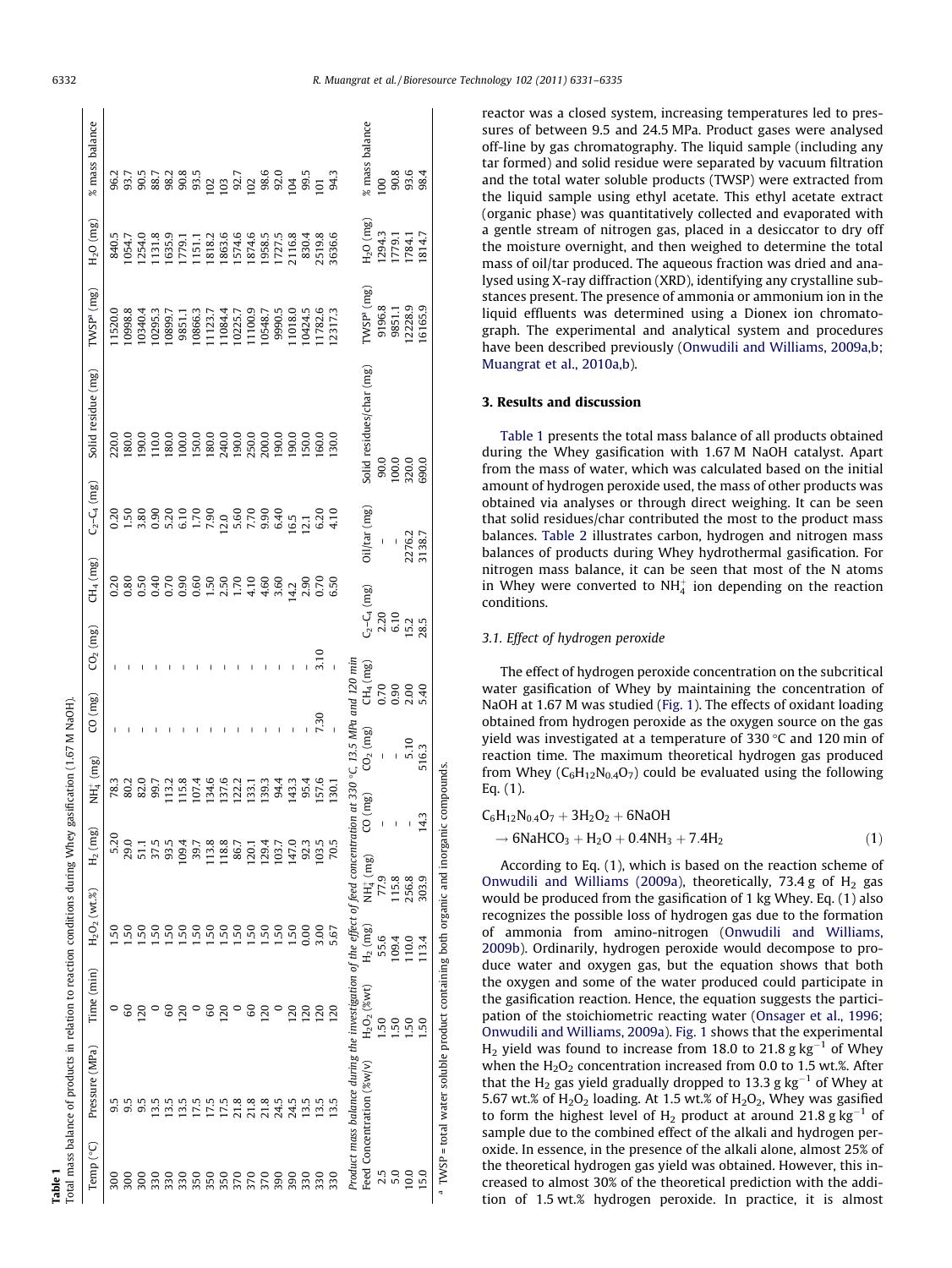#### <span id="page-2-0"></span>Table 2

Carbon, Hydrogen and Nitrogen mass balance in relation to temperature and reaction time conditions during Whey powder gasification with 1.67 M NaOH catalysts.

| Carbon mass balance   |             |                 |                          |                          |               |                          |                     |               |                |                |
|-----------------------|-------------|-----------------|--------------------------|--------------------------|---------------|--------------------------|---------------------|---------------|----------------|----------------|
| Temp $(^{\circ}C)$    | Time (min)  | $H_2O_2$ (wt.%) | CO (mg)                  | $CO2$ (mg)               | $CH4$ (mg)    | $C_2 - C_4$ (mg)         | Solid residues (mg) | TWS $Pa$ (mg) | % mass balance |                |
| 300                   | $\bf{0}$    | 1.50            | $\overline{\phantom{a}}$ | $\overline{\phantom{a}}$ | 0.20          | 0.20                     | 23.9                | 1525.6        | 82.7           |                |
| 300                   | 120         | 1.50            | $\qquad \qquad -$        | $\qquad \qquad$          | 0.40          | 3.30                     | 42.6                | 1587.5        | 87.1           |                |
| 330                   | $\bf{0}$    | 1.50            | $\overline{a}$           | $\overline{\phantom{a}}$ | 0.30          | 0.70                     | 25.1                | 1568.5        | 85.0           |                |
| 330                   | 120         | 1.50            | $\overline{\phantom{0}}$ | $\overline{\phantom{a}}$ | 0.70          | 5.20                     | 16.1                | 1610.1        | 87.0           |                |
| 350                   | $\bf{0}$    | 1.50            | $\overline{a}$           | $\overline{\phantom{a}}$ | 0.40          | 1.40                     | 29.4                | 1649.5        | 90.0           |                |
| 350                   | 120         | 1.50            | $\overline{\phantom{a}}$ | $\equiv$                 | 1.90          | 10.3                     | 34.1                | 1737.4        | 95.1           |                |
| 370                   | $\bf{0}$    | 1.50            | $\overline{\phantom{0}}$ | $\overline{a}$           | 1.30          | 4.80                     | 22.1                | 1663.4        | 90.2           |                |
| 370                   | 120         | 1.50            | $\overline{\phantom{a}}$ | $\overline{\phantom{a}}$ | 3.40          | 8.40                     | 23.6                | 1648.7        | 89.8           |                |
| 390                   | $\bf{0}$    | 1.50            | $\overline{\phantom{0}}$ | $\overline{\phantom{a}}$ | 2.70          | 5.40                     | 44.7                | 1463.7        | 80.9           |                |
| 390                   | 120         | 1.50            | $\overline{a}$           | $\equiv$                 | 10.7          | 14.0                     | 36.3                | 1704.8        | 94.2           |                |
| 330                   | 120         | 0.00            | $\overline{\phantom{a}}$ | $\overline{\phantom{a}}$ | 2.20          | 10.3                     | 34.4                | 1536.7        | 84.5           |                |
| 330                   | 120         | 3.00            | 3.10                     | 0.80                     | 0.50          | 5.20                     | 16.5                | 1752.0        | 94.8           |                |
| 330                   | 120         | 5.67            | $\overline{\phantom{a}}$ | $\overline{\phantom{a}}$ | 4.90          | 3.50                     | 12.6                | 1761.1        | 95.0           |                |
| Hydrogen mass balance |             |                 |                          |                          |               |                          |                     |               |                |                |
| Temp $(^{\circ}C)$    | Time (min)  | $H_2O_2$ (wt.%) | $H_2$ (mg)               | $NH4+ (mg)$              | $CH4$ (mg)    | $C_2 - C_4$ (mg)         | Solid residue (mg)  | TWSP $a$ (mg) | $H2O$ (mg)     | % mass balance |
| 300                   | $\bf{0}$    | 1.50            | 5.20                     | 17.4                     | $\equiv$      | $\overline{\phantom{a}}$ | 4.00                | 419.0         | 93.4           | 97.6           |
| 300                   | 120         | 1.50            | 51.1                     | 18.2                     | 0.10          | 0.60                     | 5.20                | 249.0         | 139.3          | 84.0           |
| 330                   | $\mathbf 0$ | 1.50            | 37.5                     | 22.2                     | 0.10          | 0.10                     | 4.10                | 287.9         | 125.8          | 86.5           |
| 330                   | 120         | 1.50            | 109.4                    | 25.7                     | 0.20          | 0.90                     | 2.30                | 148.9         | 197.7          | 87.9           |
| 350                   | $\bf{0}$    | 1.50            | 39.7                     | 23.9                     | 0.10          | 0.20                     | 3.90                | 286.4         | 127.9          | 87.3           |
| 350                   | 120         | 1.50            | 118.8                    | 30.6                     | 0.60          | 1.80                     | 3.60                | 152.1         | 207.1          | 93.2           |
| 370                   | $\bf{0}$    | 1.50            | 86.7                     | 27.2                     | 0.40          | 0.80                     | 2.40                | 183.5         | 175.0          | 86.2           |
| 370                   | 120         | 1.50            | 129.4                    | 31.0                     | 1.10          | 1.50                     | 2.60                | 145.0         | 217.6          | 95.7           |
| 390                   | $\bf{0}$    | 1.50            | 103.7                    | 21.0                     | 0.90          | 1.00                     | 4.90                | 169.6         | 191.9          | 89.3           |
| 390                   | 120         | 1.50            | 147.0                    | 31.8                     | 3.60          | 2.60                     | 3.60                | 151.6         | 235.2          | 104            |
| 330                   | 120         | 0.00            | 92.3                     | 21.2                     | 0.70          | 1.80                     | 4.30                | 251.8         | 92.3           | 100            |
| 330                   | 120         | 3.00            | 103.5                    | 35.0                     | 0.20          | 0.90                     | 0.90                | 184.1         | 280.0          | 94.4           |
| 330                   | 120         | 5.67            | 70.5                     | 28.9                     | 1.60          | 0.70                     | 1.40                | 170.0         | 404.1          | 85.0           |
| Nitrogen mass balance |             |                 |                          |                          |               |                          |                     |               |                |                |
| Temp $(^{\circ}C)$    | Time (min)  | $H_2O_2$ (wt.%) | $NH4+ (mg)$              | Solid residues (mg)      | TWSP $a$ (mg) | % mass balance           |                     |               |                |                |
| 300                   | 0           | 1.50            | 60.9                     | 2.00                     | 45.5          | 80.6                     |                     |               |                |                |
| 300                   | 120         | 1.50            | 63.8                     | 1.40                     | 49.7          | 85.4                     |                     |               |                |                |
| 330                   | $\bf{0}$    | 1.50            | 77.6                     | 0.60                     | 34.4          | 83.8                     |                     |               |                |                |
| 330                   | 120         | 1.50            | 90.1                     | 0.60                     | 20.4          | 82.6                     |                     |               |                |                |
| 350                   | $\bf{0}$    | 1.50            | 83.5                     | 0.70                     | 31.8          | 86.2                     |                     |               |                |                |
| 350                   | 120         | 1.50            | 107                      | 1.50                     | 32.3          | 105                      |                     |               |                |                |
| 370                   | $\bf{0}$    | 1.50            | 95.0                     | 1.20                     | 16.1          | 83.5                     |                     |               |                |                |
| 370                   | 120         | 1.50            | 109                      | 1.40                     | 20.5          | 96.8                     |                     |               |                |                |
| 390                   | $\bf{0}$    | 1.50            | 73.4                     | 0.50                     | 67.9          | 105                      |                     |               |                |                |
| 390                   | 120         | 1.50            | 115                      | 0.60                     | 30.6          | 106                      |                     |               |                |                |
| 330                   | 120         | 0.00            | 74.2                     | 1.10                     | 51.3          | 94.1                     |                     |               |                |                |
| 330                   | 120         | 3.00            | 123                      | 1.00                     | 19.3          | 106                      |                     |               |                |                |
| 330                   | 120         | 5.67            | 102                      | 0.70                     | 24.3          | 93.8                     |                     |               |                |                |

<sup>a</sup> TWSP = total water soluble product containing both organic and inorganic compounds.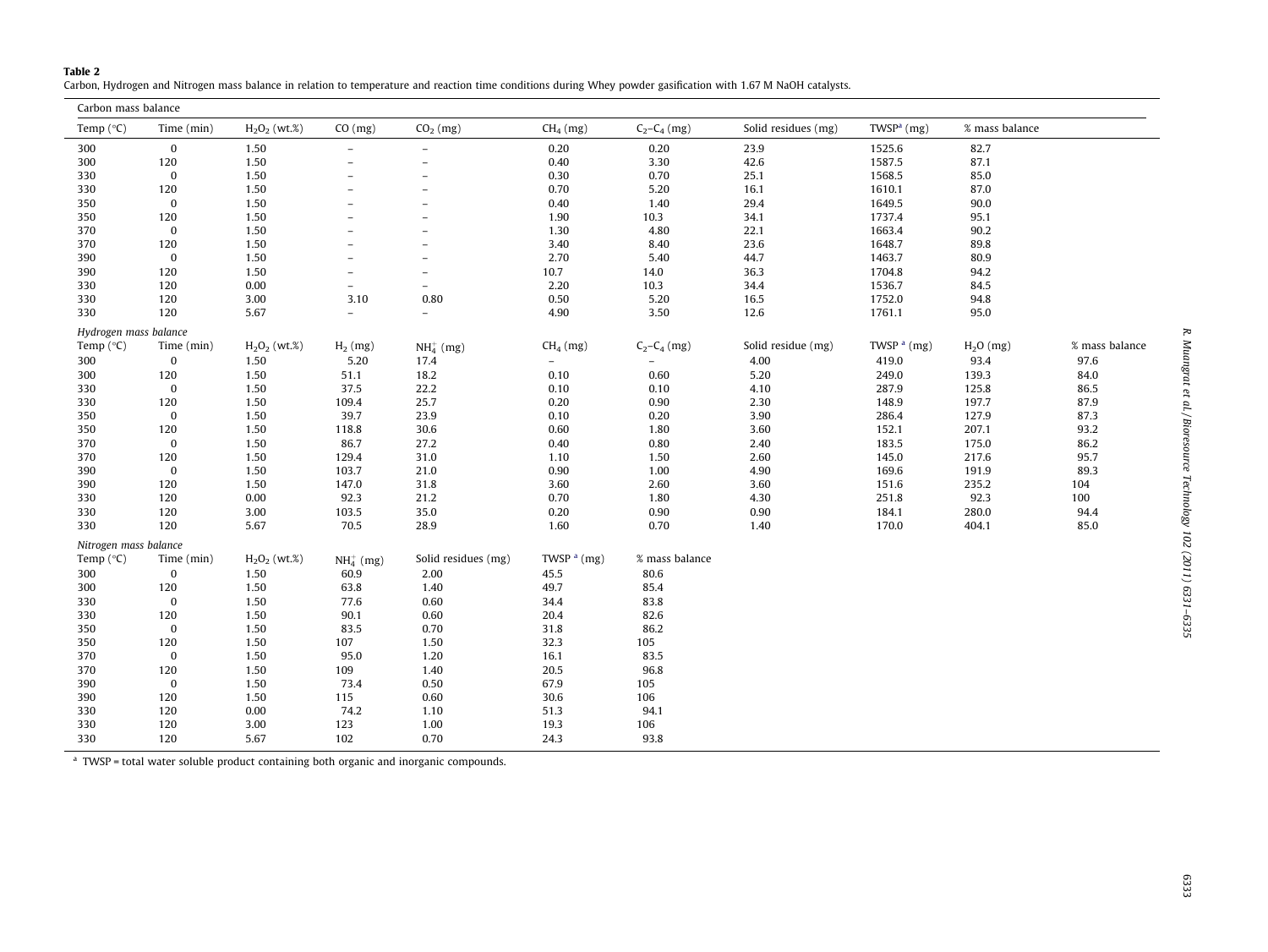<span id="page-3-0"></span>

Fig. 1. The effect of hydrogen peroxide concentration on subcritical water gasification of Whey, 1.67 M NaOH, 330 °C, 13.5 MPa and 120 min of reaction time.

impossible to achieve the maximum theoretical  $H_2$  because of the possibility of various simultaneous competing reactions and/or incomplete conversion of Whey during this process. These side reactions would include the formation of other products such as solid residues and unconverted dissolved intermediate compounds. However, no tar or oil was produced during these reactions. With the highest concentration of the oxidant used, hydrogen gas yield fell to just over 18% of what Eq. (1) predicted. With increasing hydrogen peroxide loading, it appeared that oxidation became more predominant than gasification via the water–gas shift reaction. Hence,  $CO<sub>2</sub>$  rather than CO would be produced directly via oxidation as a consequence of higher  $H_2O_2$  loading. No significant yield of gaseous  $CO<sub>2</sub>$  was observed, and this could be due to its capture by the added NaOH. NaOH was added primarily to accelerate the reaction rate of the water–gas shift reaction forward to the right hand side, if CO was produced  $(CO + H_2O \rightarrow$  $CO<sub>2</sub> + H<sub>2</sub>$ ) by removing the  $CO<sub>2</sub>$  to form sodium carbonate. However, it would also react with the  $CO<sub>2</sub>$  produced by direct oxidation of Whey at increased oxidant loading. Additionally, the yields of hydrocarbon gases  $(C_2-C_4)$  decreased and only small traces of  $CH<sub>4</sub>$  was detected with rising hydrogen peroxide concentration.

#### 3.2. Effect of temperature and reaction time

The effects of temperature and reaction time on subcritical water gasification of Whey were investigated at a fixed hydrogen peroxide concentration of 1.5 wt.% and NaOH at 1.67 M (Fig. 2). Increasing both temperature and reaction time led to an increase in gaseous products, such that the main gaseous products were  $H_2$  and hydrocarbon gases (C<sub>1</sub>–C<sub>4</sub>). Generally, hydrogen gas and CH4 were the major gases produced at higher temperature and longer reaction time. However, short reaction time at higher temperature; for example, at 370 °C or 390 °C for 0 min, aided the formation of higher yields of  $H_2$  gas compared with long reaction time and low temperature (300 and 330 °C for 120 min). No tar or oil formation was observed during these experiments in relation to reaction temperature and time.

Hydrogen gas yield reached a maximum of 29.4 g  $\text{kg}^{-1}$  of Whey at 390 °C for 120 min of reaction time, corresponding to 40% of theoretical prediction (Eq. (1)). The increase in hydrogen yield could be attributed to higher conversion of Whey and its degradation products with increasing temperature and reaction time. The



Fig. 2. Gaseous product distribution as a function of temperature and reaction time from Whey (1.67 M NaOH and 1.5 wt.%  $H_2O_2$ ).

decomposition of Whey to various products including gaseous species would increase with higher activation energy as a consequence of increasing temperature and reaction time. The decomposition of heavier carbon containing hydrocarbon gases  $(C_2-C_4)$  can also take place at longer reaction time [\(Sricharoenchaikul, 2009\)](#page-4-0). The larger yields of  $H_2$  and CH<sub>4</sub> could have resulted from the decomposition of intermediate sodium formate and sodium acetate, respectively ([Onwudili and Williams, 2009a](#page-4-0)). Thus, the predominant methane formation could be from the reaction of water with sodium acetate  $(CH_3COONa + H_2O \rightarrow CH_4 + NaHCO_3)$ especially with increasing temperature ([Muangrat et al., 2010b\)](#page-4-0).

#### 3.3. Effect of Whey feed concentration

The effect of increasing feed concentration on gas production was investigated where the concentrations of hydrogen peroxide and sodium hydroxide were kept constant. Increasing the Whey concentration led to a significant increase in the  $CO<sub>2</sub>$  gas yield while  $H_2$  gas yield slowly declined. The yields of other gases, including CO, CH<sub>4</sub> other hydrocarbon gases  $(C_2-C_4)$ , increased when Whey was fed into the reactor at higher concentrations. A feed concentration of 5%w/v produced the highest  $H_2$  product of  $21.8$  g kg<sup>-1</sup> of Whey, and no CO and CO<sub>2</sub> was detected. Above a Whey concentration of  $5\%w/v$ ,  $H_2$  production became nearly constant ( $\sim$ 22 g kg<sup>-1</sup> of Whey) however there was an appreciable increase of total hydrocarbon gases at higher feed concentration from 0.58 g  $kg^{-1}$  up to 6.79 g  $kg^{-1}$  of Whey.

Based on Eq. (1), if feed concentrations were 5, 10 and 15%w/v, the calculated theoretical NaOH concentrations were 1.49, 2.98 and 4.46 M, respectively. Thus, keeping the concentration of NaOH at 1.67 M in this section of the investigation implied that the concentration of the alkali became insufficient with increasing Whey loadings of 10 and 15%w/v. One of the major advantages of adding NaOH catalyst into the system is that NaOH alkali prevents tar/oil formation. To significantly reduce tar/oil formation, the mass ratio of biomass feed to alkali should be 1/1.2 ([Onwudili and Williams, 2009a; Muangrat et al., 2010a\)](#page-4-0). The shortfall in alkali could be responsible for formation of higher tar/oil which reached 45.5 and 62.8%w/w of the initial Whey feed for the 10% and 15% feed loadings, respectively. Polymerization